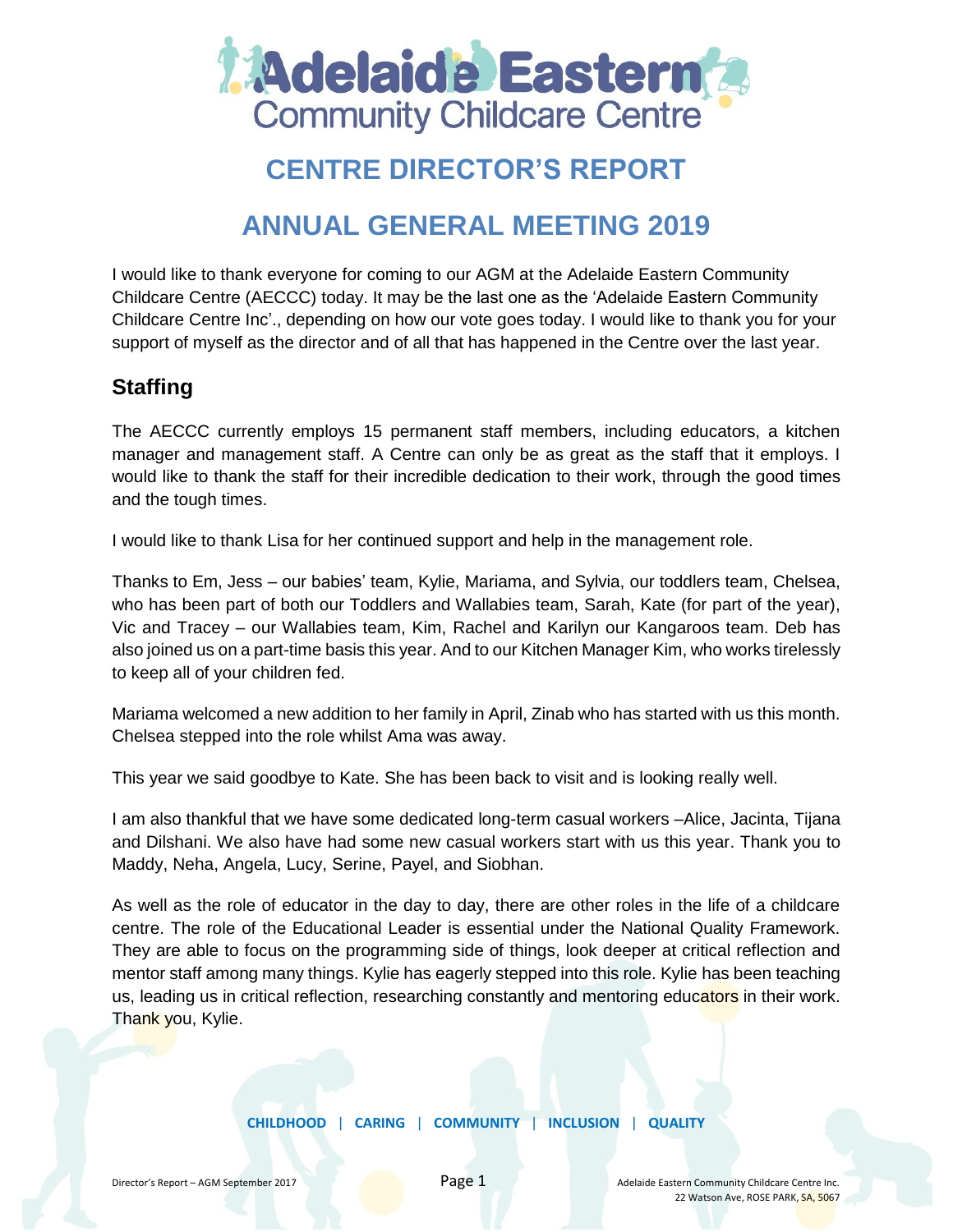

Kim, our Early Childhood Teacher in the Kangaroos, has been using her creative skills in various roles. She painted our temporary sign onto the cloth that has been hanging on the fence. Kim has begun taking photos of our nature play area which will feature on our new website. Kim has continued to develop brochures for parents and now has a number completed. She will be displaying them for parents soon. Please let her know if there are any topics that you think she could develop a brochure on. Kim will also be making a sign for our community garden. Thanks Kim.

An important part of the National Quality Framework is the emphasis on sustainability. Em and Kylie have begun working on this area. You would have received an email a few weeks ago from them about their aims. You will begin to see subtle changes as the year continues. You may not realise but even the plates etc that will be used at the party are eco-friendly.

The Centre continues to have students from TAFE, universities and schools. This not only prepares the next group of workers for the industry but helps our educators to be able to teach others, thus honing their skills.

As part of our budget over the past year, staff have continued to receive professional development training in many areas e.g. First Aid and CPR, food safety, NQF, programming, health, critical reflection.

#### **Utilisation**

The graph below shows the utilisation for the last two financial years 2017/2018 and 2018/2019. You will notice in both lines there is a dip in January and February. Now that there is only one school intake, children from the Centre leave throughout December and January. The numbers then have to be built up again. As most of you would know there have been numerous new centre's built in Adelaide, with more to come. Talking to other directors this has been the toughest year to maintain Centre utilisation. Unfortunately, some Centre's have even had to closed. We are very thankful that although it took longer to build our numbers back up after the school leavers, we have been able to maintain our budget and exceed in some months.

Our FTEs for July, August and September 2019 are at 52.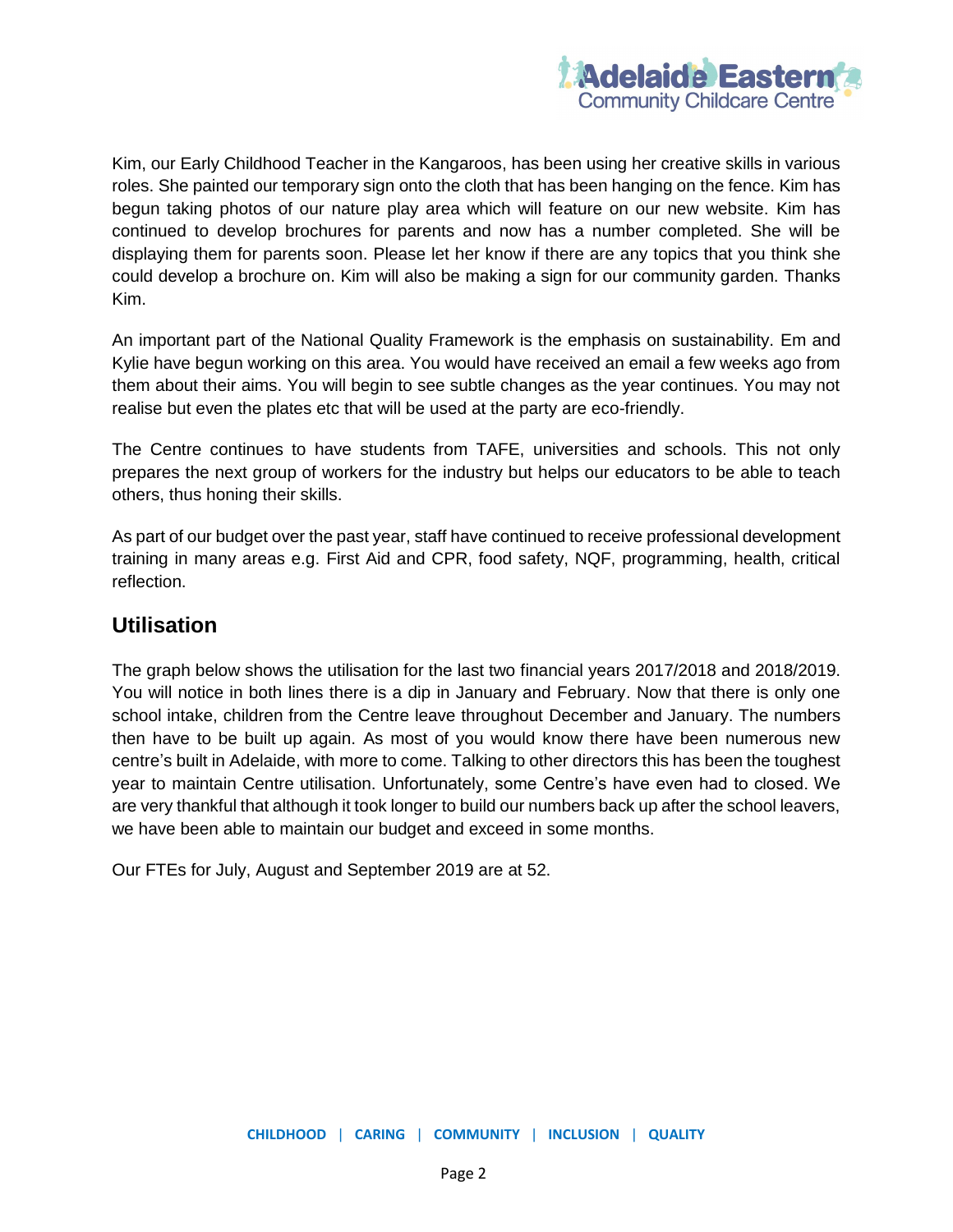



#### **Licensing and Compliance**

The AECCC is currently regulated under National Quality Framework (NQF), Education and Care Services National Regulations and Education and Care Services National Law which is administered by Australian Children's Education and Care Quality Authority (ACECQA) at a national level and Education and Early Childhood Services Registration and Standards Board (EECSRSB) at the state level. The Centre was last assessed under the framework in September 2017. We as a team are continually working on ways to improve the quality of our service. We are well on the way to achieving the goal of Exceeding National Standards. Thanks to our National Quality Framework sub-committee of Em, Jess, Kim and Kylie, who have been working on our Quality Improvement Plan throughout the year.

The Centre's Food Safety Program was also audited by the Eastern Health Authority in August.

### **Renovations**

This last year has been a year of change to the physical look of the Centre. In July/August last year the Centre undertook indoor renovations to some of the rooms, which I talked about at the last AGM. The last 6 months has seen an incredible transformation outside. Later today you will hear from Kylie about the whole process, so I wont 'steal her thunder'. I would like to take this opportunity to thank some people. I would like to thank Kylie. Her commitment and passion to the idea and implementation of the nature play has been inspirational. Thanks to Nick, one of our Board, who has been instrumental in the planning and throughout the building works. Thanks to Paul for his wisdom and liaison throughout the process. Thanks to the educators. It was tough at times, but you showed patience and understanding to each other and the children in your care. Lastly, I would like to thank the families. You and your children have adapted to all of the changes so well. Thank you for making the process easier.

**CHILDHOOD** | **CARING** | **COMMUNITY** | **INCLUSION** | **QUALITY**